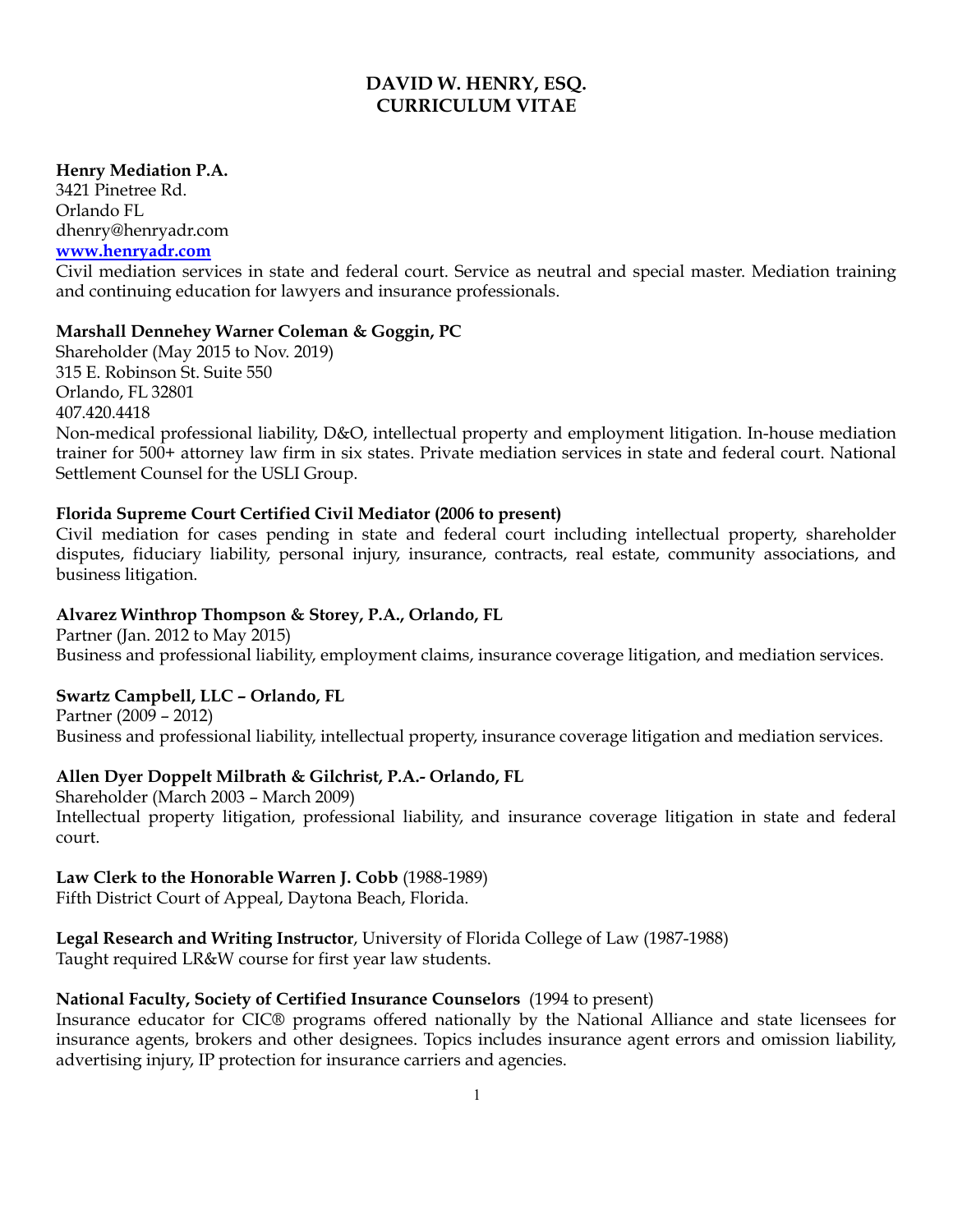### **EDUCATION**

University of Florida College of Law, Gainesville, FL (J.D. 1988) Emory University, Atlanta, Georgia (B.A., English 1985) Robert T. (Bobby) Jones Fellowship Scholar to the Univ. of St. Andrews, Scotland (1983-84) Melbourne High School, Melbourne, Florida (1981)

#### **QUOTED/NOTED**

*Orlando Lawyer* (2009) (feature article) *Entrepreneur,* October 2002 *Commercial Law Bulletin* (July/August 2002) *Best's Review P&C Edition* (February 1997); pg. 76

#### **PROFESSIONAL RECOGNITION AND AFFILIATIONS**

*2017, 2018, 2019 Best of Orlando® –* Mediation, *Orlando Magazine 2017, 2018, 2019 Best of Orlando® –* Insurance Law, *Orlando Magazine 2019 Best Lawyers in America®* 

2016 Legal Leaders® TOP RATED Lawyer for ADR

AV Preeminent ® Martindale Hubbell

Orange County Bar Association Co-Chair, ADR Committee (2018 - 2019) Chair, Business Law Committee (2004 - 2005) Distinguished Service Award – Orange County Bar Foreclosure Mediation Project

Florida Defense Lawyers Association (2009 – 2013) Chair, ADR Committee (2009 - 2011) 2010 and 2011 Douglas P. Lawless Award for ADR 2011 President's Award

AIPLA – Chair and founder, IP Insurance Subcommittee (2005 to 2007)

Defense Research Institute (2002-2013)

 Chair, Intellectual Property Litigation Subcommittee (2005 - 2007) Program Chair, DRI Intellectual Property Litigation and Insurance Seminar (2004)

#### **PUBLICATIONS/PAPERS**

*Mediation Minute f/k/a Mediation Notes,* editor and principal contributor – monthly newsletter on mediation advocacy and ethics. August 2015 to present.

"Crushing It at Mediation!" The Briefs, Vol. 86 no. 4, May 2018 (Orange County Bar)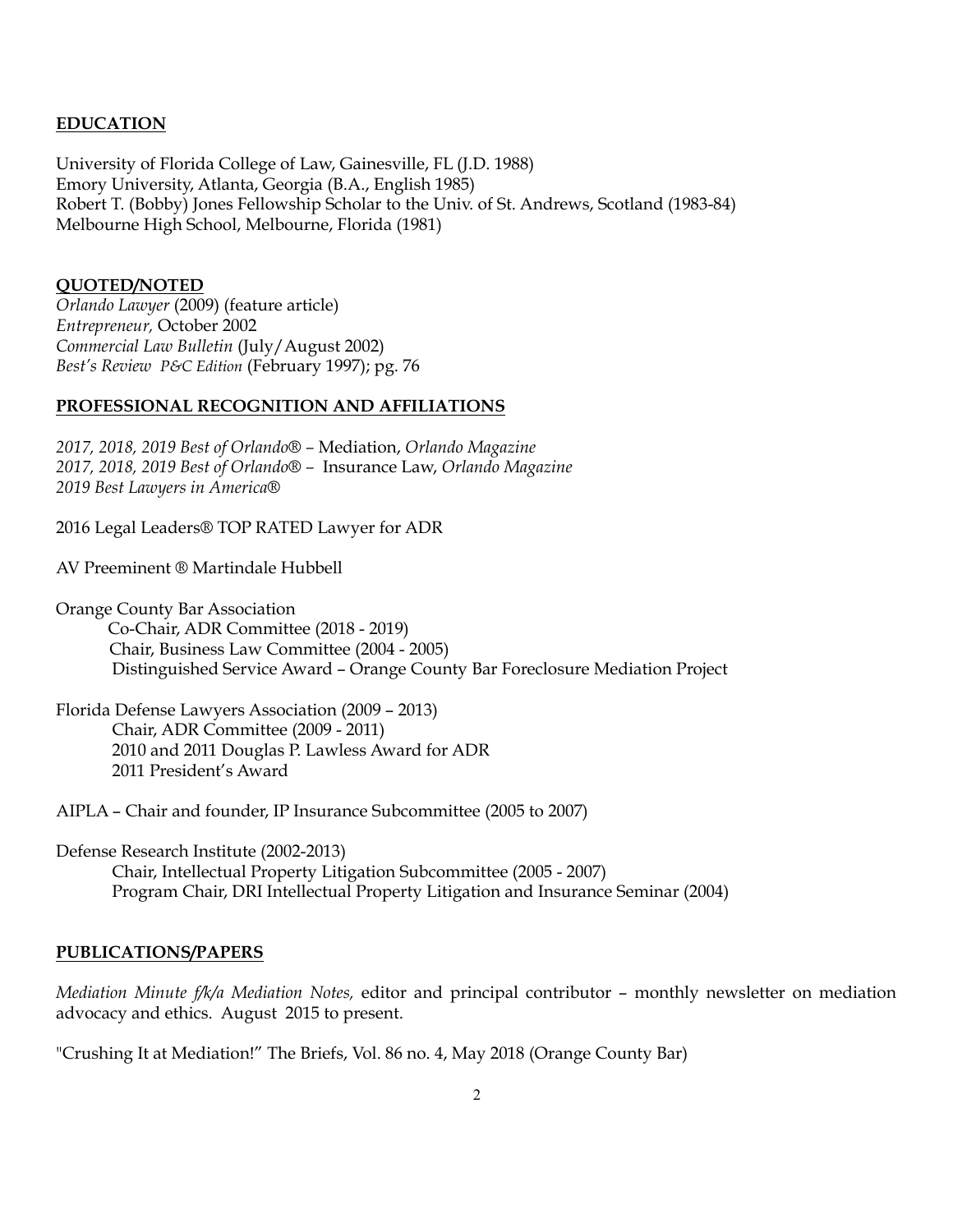"Insurance Agent E&O Claims Prevention and Defenses – the Road Ahead," (with Tim Ventura), Insights, Journal of the Institutes CPCU Society (Summer 2017).

"Mediation as a Dark Art: A Mediator's Message to Parties Seeking to Settle a Difficult Case," Business Law Today, pub. American Bar Association, Business Law Section, March 2014

"The Litigator's Guide to Successful Mediation Advocacy: The Case for Mediation Optimization Orders," *For the Defense*, March 2012

"Improving Civil Mediation Practice and the Case for Mediation Optimization Orders, *The Briefs*, Aug. 2011 vol. 79 n. 8 (article on civil mediation advocacy)

"Insurance Coverage for Intellectual Property Claims," *The Briefs* vol. 77 no. 6 (June 2009)

"Big Bombs Need A Long Fuse: Effective Mediation in Complex Cases," *For the Defense,* October 2007

"Running A Good Litigation Practice: 10 Rules for New and Not So New Litigators," *Trial Advocate Quarterly*, Vol. 23, n. 1 (Winter 2004)

"Speaking Candidly About Candor," *National Underwriter,* vol. 109, no. 21, May 30, 2005

"Injecting Aesthetics Into the Industry: The First Element of the Human Voice," *National Underwriter*, vol. 107 no. 32, Aug. 11, 2003

"Insurance Agents E&O Exposure in the Hard Market," *PLUS Journal* (Oct. 2002), republished Agent & Broker Solutions, vol. 16 no. 1 (Feb. 2003) (with James T. Harrison, Jr.)

"Agency Management Based E&O Underwriting," *PLUS Journal* October 2001

"The Accidental Jurist", *The Briefs*, Orange County Bar Association, Vol. XVII, No. 12 (May 1990); republished in the *Bulletin Board*, Seminole County Bar Association (Oct.-Nov. 1990); republished in *The Record*, *Journal of the Appellate Practice and Advocacy Section*, The Florida Bar, vol. IV, no. 3 (March 1996)

Executive Forum, Hotel & Motel Management vol. 209 n.8 (4/4/93) (topic: hotel security)

"Double Jeopardy After *State v Smith*," Fla. Bar Journal, vol. 63 no. 9 (Oct. 1989)

## **LAW FIRM SEMINARS**

"Advanced Mediation Practice – Casting Light on the Dark Art of Mediation" – multiple presentations to Florida law firms from 2012 to present:

McEwan, Martinez, Dukes & Hall, P.A. McGivney & Kluger Zimmerman Kiser Sutcliffe Bogin Munns & Munns Rumberger Kirk & Caldwell Widerman Malek Colling Gilbert Wright & Carter Fassett, Anthony, Divine & Taylor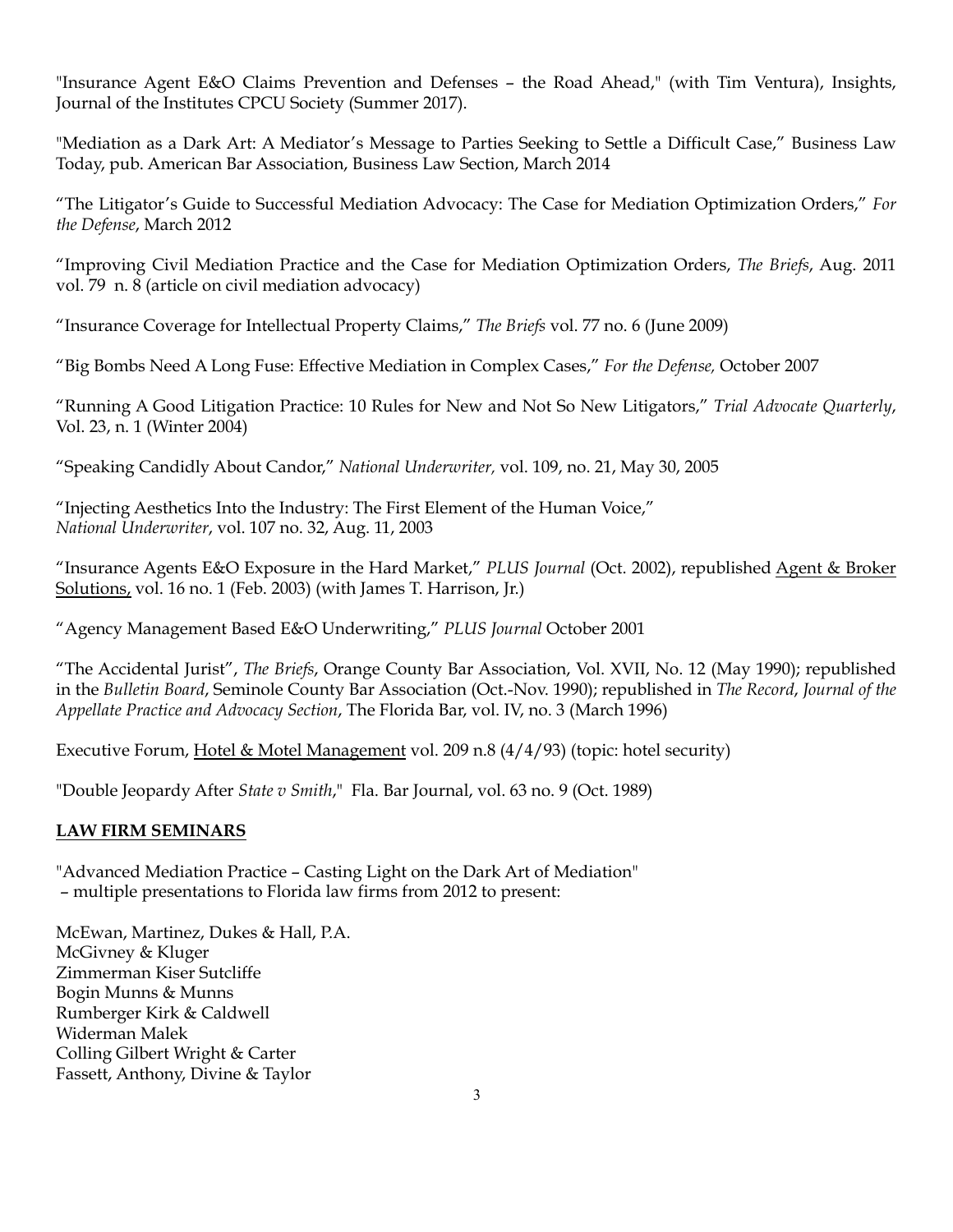Morgan & Morgan Smith Milhausen Gray Robinson Marshall Dennehey Warner Coleman & Goggin deBeaubien Knight Simmons Mantzaris Hill Rugh Keller & Main

### **PRESENTATIONS TO INSURANCE AND BAR ORGANIZATIONS**

"Crushing It at Mediation During the Pandemic and Beyond," for the Orange County Bar Association, Orlando, FL, June 4, 2020.

"IP Issues for the Construction Industry," November 21, 2019, for the Orange County Bar IP Committee, Orlando, FL

"The Next to Last Mediation Seminar You Will Ever Need", June 5, 2018 for the Orange County Bar Association

"Effective Mediation for Claims Professionals," Minnesota Lawyer Mutual, September 11, 2018

"Effective Mediation for Claims Professionals," Gallagher Bassett Corporate Headquarters, Chicago, May 13, 2017

"Casting Light on the Dark Art of Mediation," AmTrust, Chicago, IL, May 14, 2017

"Mediation is Not A Punchlist Item," Insurance in the Construction Industry in Florida, Seminar Group, Miami FL, May 11, 2017

"Winning at Mediation: Observations from the Mediator's Chair," inhouse presentation to AIG claims personnel, New York, NY, March 15, 2016

"IP Insurance and Other Topics for a First Date," presentation to OCBA IP Committee, November 4, 2016

"Advertising Injury for Insurance Professionals, " CPCU Education Day, Orlando, FL, November 18, 2014

"Advanced Mediation Advocacy," presentation to the OCBA Business Law Committee, July 2, 2014

"Effective Mediation Preparation," presentation to the Florida School Board Attorney's Association, June 7, 2013.

"Casting Light on the Dark Art of Mediation: Advanced Lessons in Mediating the Employment Case, OCBA Labor & Employment Law Seminar, April 24, 2013, Orlando, FL

"Successfully Mediating IP Claims," Hillsborough County Bar Association IP Committee, September 27 2012, Tampa, FL

Casting Light on the Dark Art of Mediation: Advanced Lessons in Mediating the Commercial Case," Professional Mediation Institute, August 22, 2012, Orlando, FL

Co-presenter, "Effective Mediation Techniques and Case-law Update," Florida Liability Claims Conference,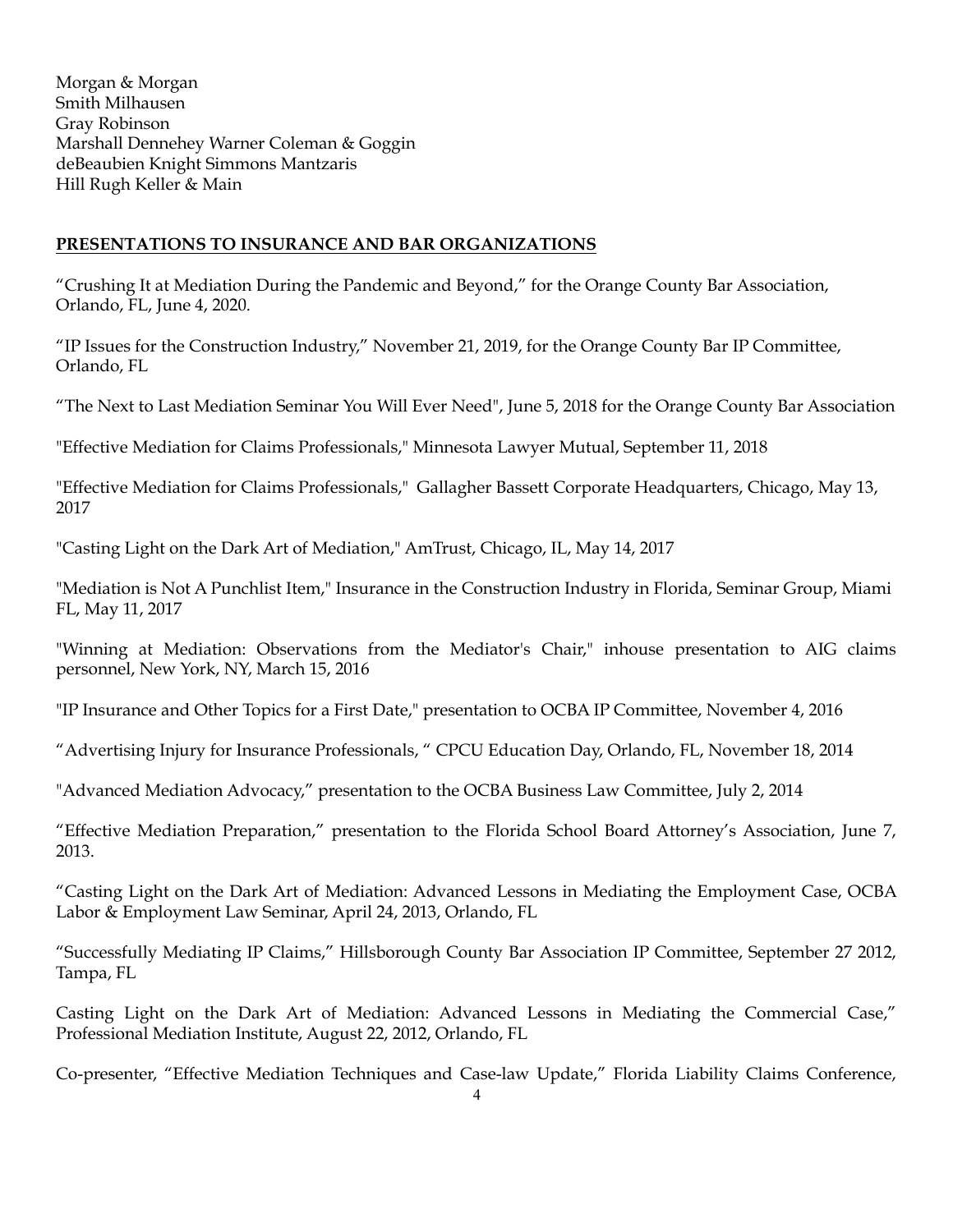June 7, 2012, Orlando, FL

"Gender Issues in Mediation, "Marion County Association for Women Lawyers, Ocala, FL, January 16, 2012

Advanced Mediation Practice," presentation for CFAWL, Orlando, January 11, 2012

"Mediation Myths and Misadventures, "OCBA Labor & Employment Law Committee, March 23, 2011

"White Hat, Black Hat and Grey Matter in Mediation: Advanced Personal Injury Mediation Practice, Florida Liability Claims Conference, Disney's Contemporary Resort, June 2, 2011 (w/ Dan Honeywell, Esq.)

Keys to Successful Mediation for Claims Personnel," Selective Insurance Claims Meeting, Hershey, PA, May 18, 2011

"Big Bombs Need a Long Fuse:" Effective Mediation Preparation, Brevard County Bar Association March 25, 2010

"Adding Profit Through Intellectual Property Insurance," PIA EXPO, Orlando, FL, April 21, 2010

"A to Z Checklist for E&O Prevention," Brown & Brown Insurance of Orlando, November 9, 2009

"Big Bombs Need Long Fuses - Effective Mediation Preparation," for the Palm Beach County Justice Association, October, 2007

"Insurance for Intellectual Property Claims," Fla. Bar Intellectual Property Certification Review Course, Orlando, FL, July 20, 2007

"Personal and Advertising Injury Coverage," Orange County Bar Association, Orlando FL, June 21, 2007

"Large Agency E&O Prevention," for PIAW, September 7, 2006, Madison, WI

"Retail Agent's Guide to the Wholesale Market," FAIA Annual Convention, Orlando, FL, June 23-24, 2005

Legal and Ethical Responsibilities of Insurance Agents, Society of CIC Agency Management Institute, Tampa, Florida, July 13-14, 2001

The Role of the Human Voice in the Insurance Industry's Search for Success and Workplace Values, Independent Insurance Agents of Georgia, Annual Convention, Lk. Buena Vista, FL, June 22, 2001

"An E&O Related Rant," presented to the AIA Agents & Brokers Division Meeting, Aviation Insurance Association Annual Convention, Washington D. C., May 8, 2000

"Controlling Defense Costs in the American Legal System," and "The Y2K Phenomenon – Is There a Solution?" for AAMGA/London Seminar, Lloyds' Training Institute ( March 25-26, 1998)

"Errors and Omissions Prevention," Professional Insurance Agents of Central Florida, April 29, 1992

"Errors and Omissions Liability of Managing General Agents," for the AAMGA University, Portland, OR, November 10, 1993 and Nassau, Bahamas, February 14, 1992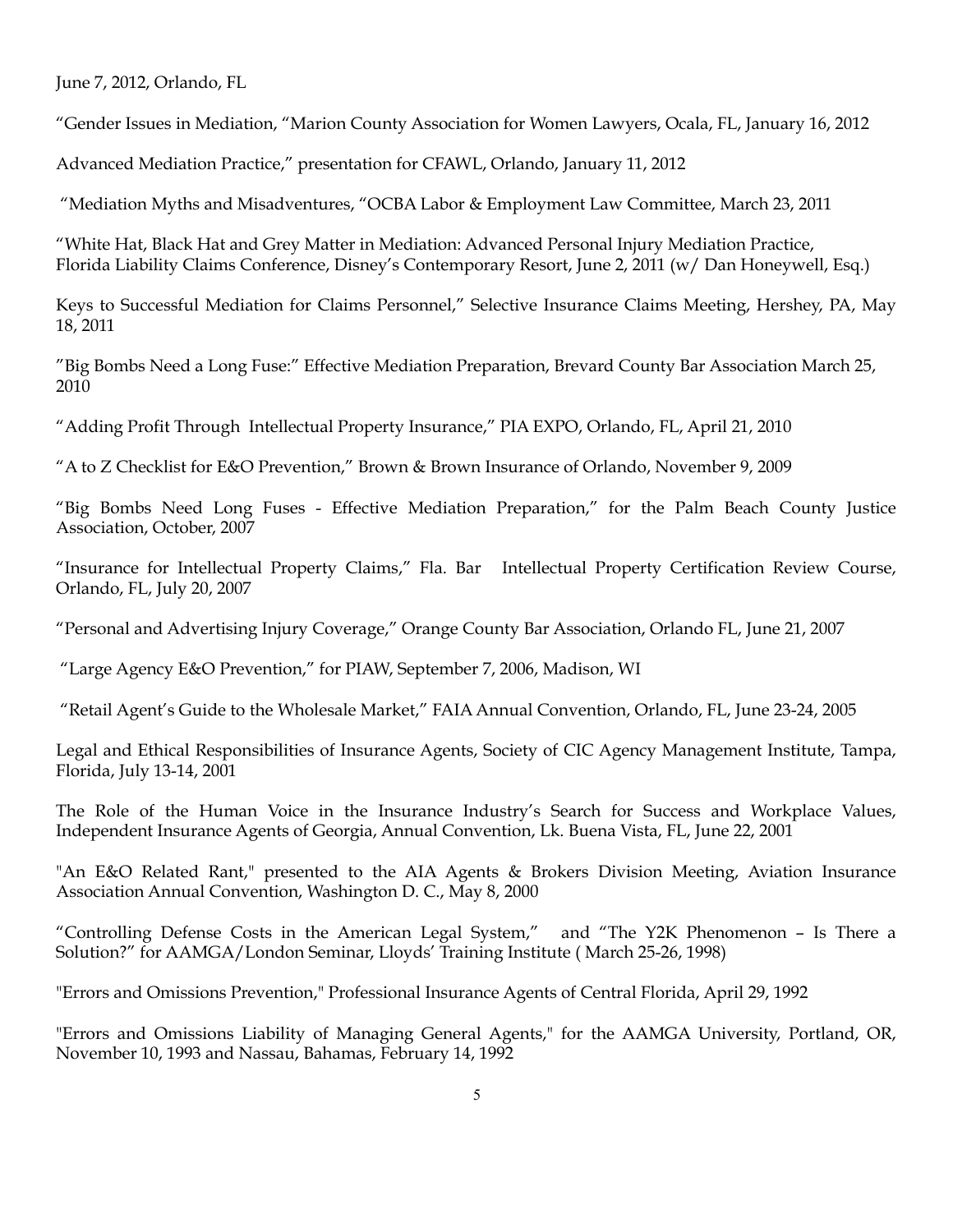## **NATIONAL ALLIANCE/CIC PROGRAMS (CIC Designation Courses)**

"Advertising Injury and Insuring Intellectual Property," Society of CIC Seminar, Ellicott City MD, March 9, 2015 and Las Vegas, NV January 27, 2015; Orlando, FL, June 12, 2013; Napa, CA, November 8, 2012; Dallas, TX, March 25, 2012; MEGA Seminar June 19, 2012, Orlando, FL; Overland Park, KS, March 16, 2011; "Wrightsville Beach, NC, August 6, 2008; Des Moines, Iowa, August 23-24, 2007

 "Agent's Guide to Legal Liability and Litigation Trends," Society of CIC Seminar, Omaha, NE, August 11, 2015; King of Prussia, PA, April 28, 2015

"Intellectual Property Protection for Agencies and Companies," Society of CIC Seminar, Omaha NE, August 12, 2015; King of Prussia, PA, April 28, 2015; Manchester, VT, April 8, 2010; Orlando, FL, February 24, 2010

"Anatomy of the Litigation Process," and Managing the Attorney/Client Relationship," Society of CIC Legal Concepts Ruble, Chicago, IL, September 6, 2006

 "Agency Management Based Errors and Omissions Prevention," Society of CIC Seminar, Ellicott City MD, March 9, 2015 and Las Vegas, NV January 27, 2015, Falmouth, MA June 19, 2014; Marco Island, FL, July 18-19, 2013; Orlando, FL, June 12, 2013; Napa, CA, November 8, 2012; Dallas, TX, March 25, 2012; Selective Ins. Company, Branchville, NJ, May 21, 2008; Des Moines, Iowa, August 23-24, 2007

"Retail Agents Guide to the Wholesale Market," CIC Ruble Seminar, Las Vegas, NV, February 9, 2005, Angola, IN, October 5, 2004; New Orleans, March 29, 2004; Omaha NE, February 20, 2003, Annapolis, MD August 15, 2002

### **TOURISM AND GOLF RELATED CONFERENCES**

"Liability for Third Party Attacks", Fla. Bar Cont. Ed. Seminar presented by Lorman Business Inst., Church Street Station, Orlando, FL, January 21, 1999

"Premises Liability: What is the Standard of Care?" Treasure Coast Security Association, Club Med Sandpiper Resort, Port St. Lucie, FL, June 16, 1995

"Defending Negligent Security Claims Against Hotels," Central Florida Hotel & Motel Security Association, Orlando, FL, March 24 and August 25, 1993

Dimples, Dursban, and Disabilities, 11<sup>th</sup> Annual National Golf Course Owners Association Meeting, Lake Buena Vista, FL, February 14, 1993

"Carts, Claims, and Contracts," National Golf Course Owner's Association Conference, Myrtle Beach, South Carolina, September 16, 1992

#### **DRI SEMNARS**

"Helping Lawyers and Law Firms Prepare for Big Changes, " DRI Annual Meeting, Washington D.C., October 13, 2007

"Intra-Litigation Conflicts Between Insurers and Insureds in IP Litigation," DRI Intellectual Property